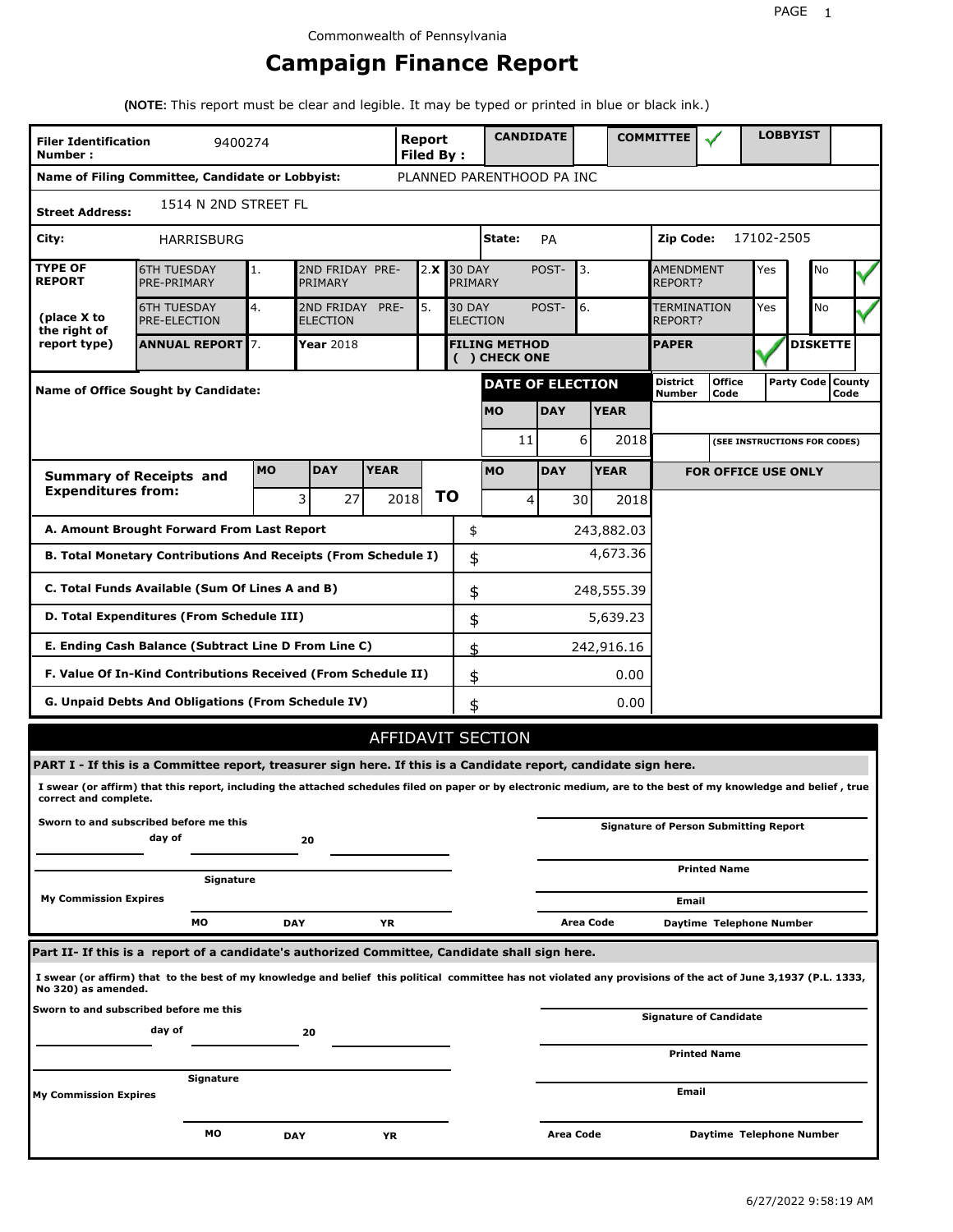# **SCHEDULE I CONTRIBUTIONS AND RECEIPTS**

**Detailed Summary Page**

| <b>Name of Filing Committee or Candidate</b>                                                                                                                                                | <b>Reporting Period</b> |                 |           |
|---------------------------------------------------------------------------------------------------------------------------------------------------------------------------------------------|-------------------------|-----------------|-----------|
| PLANNED PARENTHOOD PA INC                                                                                                                                                                   | From:                   | $3/27/2018$ To: | 4/30/2018 |
| 1. Unitemized Contributions Received - \$50.00 or Less Per Contributor                                                                                                                      |                         |                 |           |
| <b>TOTAL for the Reporting Period</b>                                                                                                                                                       | (1)                     | \$              | 133.36    |
| 2. Contributions Received - \$50.01 To \$250.00 (From Part A and Part B)                                                                                                                    |                         |                 |           |
| <b>Contributions Received From Political Committees (Part A)</b>                                                                                                                            |                         | \$              | 0.00      |
| All Other Contributions (Part B)                                                                                                                                                            |                         | \$              | 1,570.00  |
| <b>TOTAL for the Reporting Period</b>                                                                                                                                                       | (2)                     | \$              | 1,570.00  |
| 3. Contributions Received Over \$250.00 (From Part C and Part D)                                                                                                                            |                         |                 |           |
| <b>Contributions Received From Political Committees (Part C)</b>                                                                                                                            |                         | \$              |           |
|                                                                                                                                                                                             |                         |                 | 0.00      |
| All Other Contributions (Part D)                                                                                                                                                            |                         | \$              | 2,970.00  |
| <b>TOTAL for the Reporting Period</b>                                                                                                                                                       | (3)                     | \$              | 2,970.00  |
| 4. Other Receipts, Refunds, Interest Earned, Returned Checks, Etc. (From Part E)                                                                                                            |                         |                 |           |
| <b>TOTAL for the Reporting Period</b>                                                                                                                                                       | (4)                     | \$              | 0.00      |
|                                                                                                                                                                                             |                         |                 |           |
| Total Monetary Contributions and Receipts During this Reporting Period (Add and enter amount<br>totals from Boxes 1,2,3 and 4; also enter this amount on Page1, Report Cover Page, Item B.) |                         | \$              | 4,673.36  |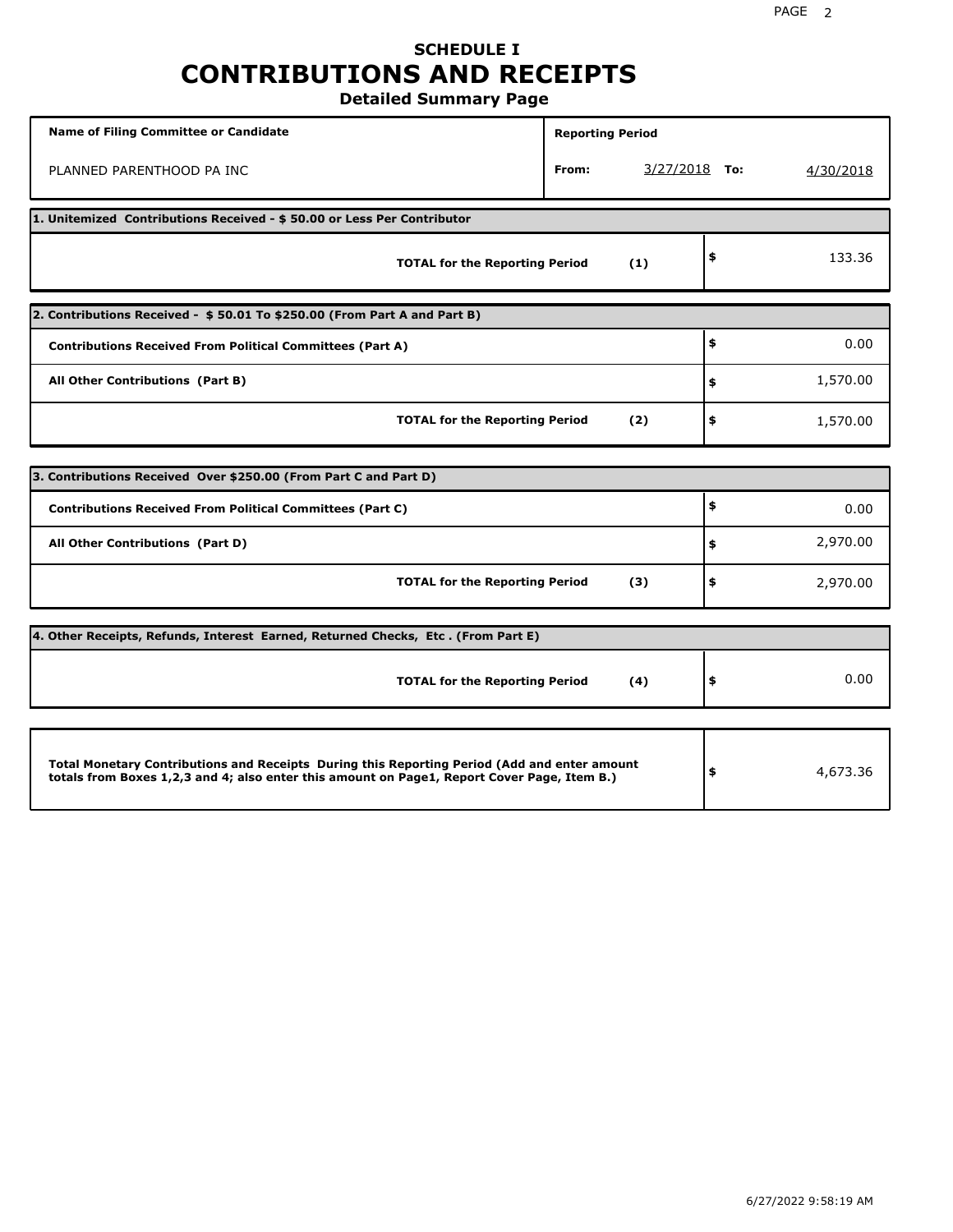# **PART A CONTRIBUTIONS RECEIVED FROM POLITICAL COMMITTEES**

**\$50.01 TO \$250.00**

 **Use this Part to itemize only contributions received from political committees with an aggregate value from \$50.01 to \$250.00 in the reporting period.**

| Name of Filing Committee or Candidate      |                                                                              |                   | <b>Reporting Period</b> |             |             |     |                   |  |  |
|--------------------------------------------|------------------------------------------------------------------------------|-------------------|-------------------------|-------------|-------------|-----|-------------------|--|--|
|                                            |                                                                              |                   | From:                   |             | To:         |     |                   |  |  |
|                                            |                                                                              |                   |                         | <b>DATE</b> |             |     | <b>AMOUNT</b>     |  |  |
| <b>Full Name of Contributing Committee</b> |                                                                              |                   | <b>MO</b>               | <b>DAY</b>  | <b>YEAR</b> |     |                   |  |  |
| <b>Mailing Address</b>                     |                                                                              |                   |                         |             |             | \$  | 0.00              |  |  |
| City                                       | <b>State</b>                                                                 | Zip Code (Plus 4) |                         |             |             |     |                   |  |  |
|                                            |                                                                              |                   |                         |             |             |     | <b>PAGE TOTAL</b> |  |  |
|                                            |                                                                              |                   |                         |             |             |     |                   |  |  |
|                                            | Enter Grand Total of Part A on Schedule I, Detailed Summary Page, Section 2. |                   |                         |             |             | ∣\$ | 0.00              |  |  |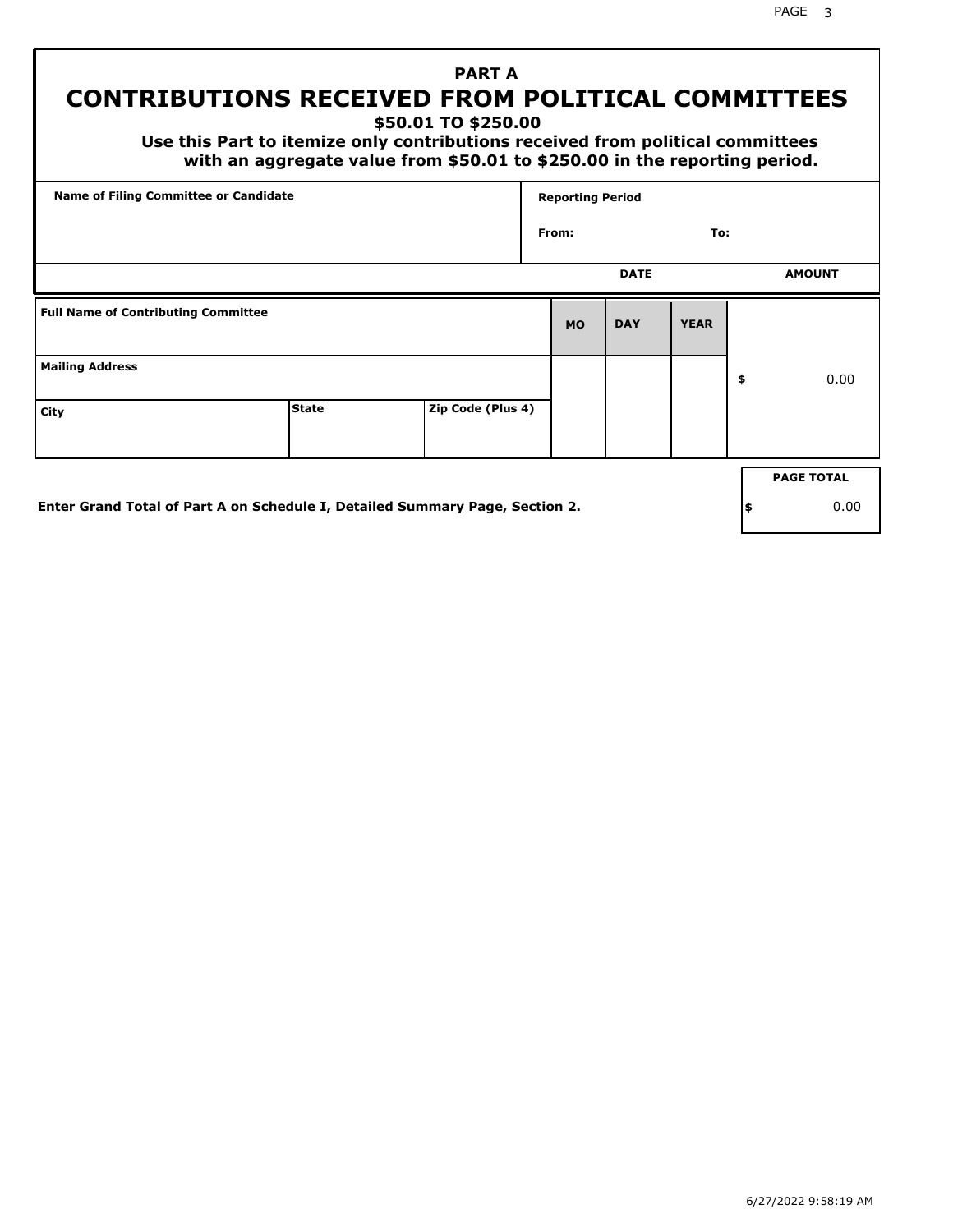| Use this Part to itemize all other contributions with an aggregate value from<br>(Exclude contributions from political committees reported in Part A) |                    | <b>PART B</b><br><b>ALL OTHER CONTRIBUTIONS</b><br>\$50.01 TO \$250.00<br>\$50.01 to \$250.00 in the reporting period. |                         |             |    |                  |    |               |
|-------------------------------------------------------------------------------------------------------------------------------------------------------|--------------------|------------------------------------------------------------------------------------------------------------------------|-------------------------|-------------|----|------------------|----|---------------|
| Name of Filing Committee or Candidate                                                                                                                 |                    |                                                                                                                        | <b>Reporting Period</b> |             |    |                  |    |               |
| PLANNED PARENTHOOD PA INC                                                                                                                             |                    |                                                                                                                        | From:                   |             |    | 3/27/2018<br>To: |    | 4/30/2018     |
|                                                                                                                                                       |                    |                                                                                                                        |                         | <b>DATE</b> |    |                  |    | <b>AMOUNT</b> |
| <b>Full Name of Contributor</b><br>Christine jacobs                                                                                                   |                    |                                                                                                                        |                         |             |    |                  |    |               |
| <b>Mailing Address</b><br>240 Spruce Street                                                                                                           |                    |                                                                                                                        |                         |             |    |                  | \$ | 90.00         |
| City                                                                                                                                                  | <b>State</b>       | Zip Code (Plus 4)                                                                                                      |                         | 3           | 29 | 2018             |    |               |
| Philadelphia                                                                                                                                          | PA                 | 19106                                                                                                                  |                         |             |    |                  |    |               |
| <b>Full Name of Contributor</b><br>Cynthia Chuang                                                                                                     |                    |                                                                                                                        |                         |             |    |                  |    |               |
| <b>Mailing Address</b><br>340 E Chocolate Avenue                                                                                                      |                    |                                                                                                                        |                         |             |    |                  | \$ | 240.00        |
| City<br>Hershey                                                                                                                                       | <b>State</b><br>PA | Zip Code (Plus 4)<br>17033                                                                                             |                         | 3           | 29 | 2018             |    |               |
| <b>Full Name of Contributor</b><br>Morgan Plant                                                                                                       |                    |                                                                                                                        | <b>MO</b>               | <b>DAY</b>  |    | <b>YEAR</b>      |    |               |
| <b>Mailing Address</b><br>322 S West Street                                                                                                           |                    |                                                                                                                        |                         |             |    |                  | ÷, | 90.00         |
| City<br>Carlisle                                                                                                                                      | <b>State</b>       | Zip Code (Plus 4)                                                                                                      |                         | 3           | 29 | 2018             |    |               |
|                                                                                                                                                       | PA                 | 17013                                                                                                                  |                         |             |    |                  |    |               |
| <b>Full Name of Contributor</b><br>Jessica Brittain                                                                                                   |                    |                                                                                                                        | <b>MO</b>               | <b>DAY</b>  |    | <b>YEAR</b>      |    |               |
| <b>Mailing Address</b><br>6805 Old Berwick road                                                                                                       |                    |                                                                                                                        |                         |             |    |                  | \$ | 90.00         |
| City<br>Bloomsburg                                                                                                                                    | <b>State</b><br>PA | Zip Code (Plus 4)<br>17815                                                                                             |                         | 3           | 29 | 2018             |    |               |
| <b>Full Name of Contributor</b><br>Helen Bosley                                                                                                       |                    |                                                                                                                        | <b>MO</b>               | <b>DAY</b>  |    | <b>YEAR</b>      |    |               |
| <b>Mailing Address</b><br>546 Palmer Farm Drive                                                                                                       |                    |                                                                                                                        |                         |             |    |                  | \$ | 90.00         |
| City<br>Yardley                                                                                                                                       | <b>State</b><br>PA | Zip Code (Plus 4)<br>19067                                                                                             |                         | 3           | 29 | 2018             |    |               |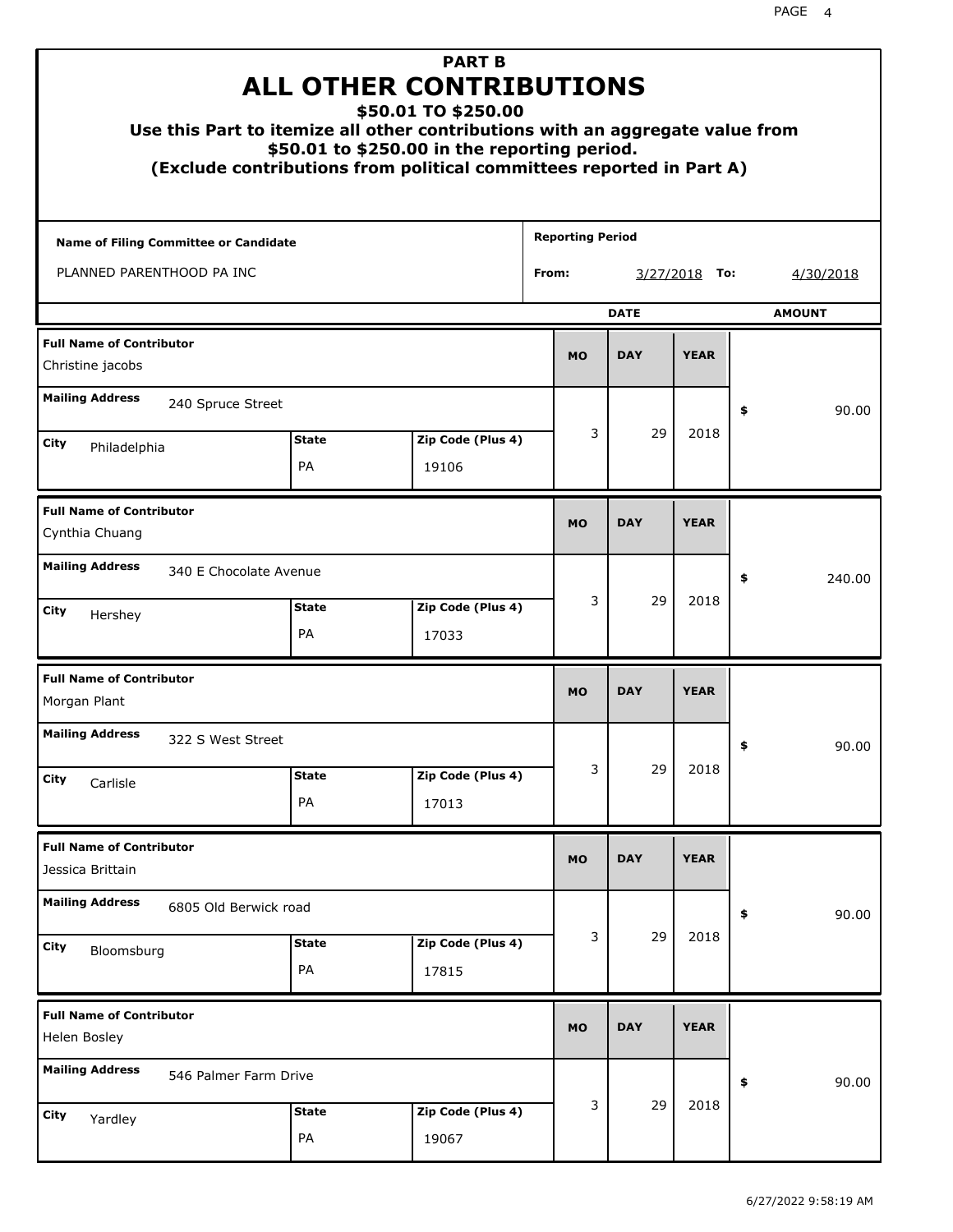PAGE 5

| James Dillard                                       | <b>Full Name of Contributor</b> |                    |                            |           |            | <b>YEAR</b> |              |
|-----------------------------------------------------|---------------------------------|--------------------|----------------------------|-----------|------------|-------------|--------------|
| <b>Mailing Address</b>                              | 106 Old Railroad Lane           |                    |                            |           |            |             | \$<br>90.00  |
| City<br>Port Matilda                                |                                 | <b>State</b><br>PA | Zip Code (Plus 4)<br>16870 | 3         | 29         | 2018        |              |
| <b>Full Name of Contributor</b><br>Morgan Plant     |                                 |                    |                            | <b>MO</b> | <b>DAY</b> | <b>YEAR</b> |              |
| <b>Mailing Address</b>                              | 322 S West Street               |                    |                            |           |            |             | \$<br>90.00  |
| City<br>Carlisle                                    |                                 | <b>State</b><br>PA | Zip Code (Plus 4)<br>17013 | 3         | 29         | 2018        |              |
| <b>Full Name of Contributor</b><br>Judith L Schwank |                                 |                    |                            | <b>MO</b> | <b>DAY</b> | <b>YEAR</b> |              |
| <b>Mailing Address</b>                              | 169 Stitzer Road                |                    |                            |           |            |             | \$<br>90.00  |
| City<br>Fleetwood                                   |                                 | <b>State</b><br>PA | Zip Code (Plus 4)<br>19522 | 3         | 29         | 2018        |              |
| <b>Full Name of Contributor</b>                     |                                 |                    |                            |           |            |             |              |
| Thomas Grumbacher                                   |                                 |                    |                            | <b>MO</b> | <b>DAY</b> | <b>YEAR</b> |              |
| <b>Mailing Address</b>                              | 2055 Rosewood Lane              |                    |                            |           |            |             | \$<br>100.00 |
| City<br>York                                        |                                 | <b>State</b><br>PA | Zip Code (Plus 4)<br>17403 | 4         | 25         | 2018        |              |
| <b>Full Name of Contributor</b><br>Christine Jacobs |                                 |                    |                            | <b>MO</b> | DAY        | YEAK        |              |
| <b>Mailing Address</b>                              | 240 Spruce Street               |                    |                            |           |            |             | 90.00<br>\$  |
| City<br>Philadelphia                                |                                 | <b>State</b><br>PA | Zip Code (Plus 4)<br>19106 | 4         | 30         | 2018        |              |
| <b>Full Name of Contributor</b><br>helen Bosley     |                                 |                    |                            | <b>MO</b> | <b>DAY</b> | <b>YEAR</b> |              |
| <b>Mailing Address</b>                              | 546 Palmer Farm Drive           |                    |                            | 4         | 30         | 2018        | 90.00<br>\$  |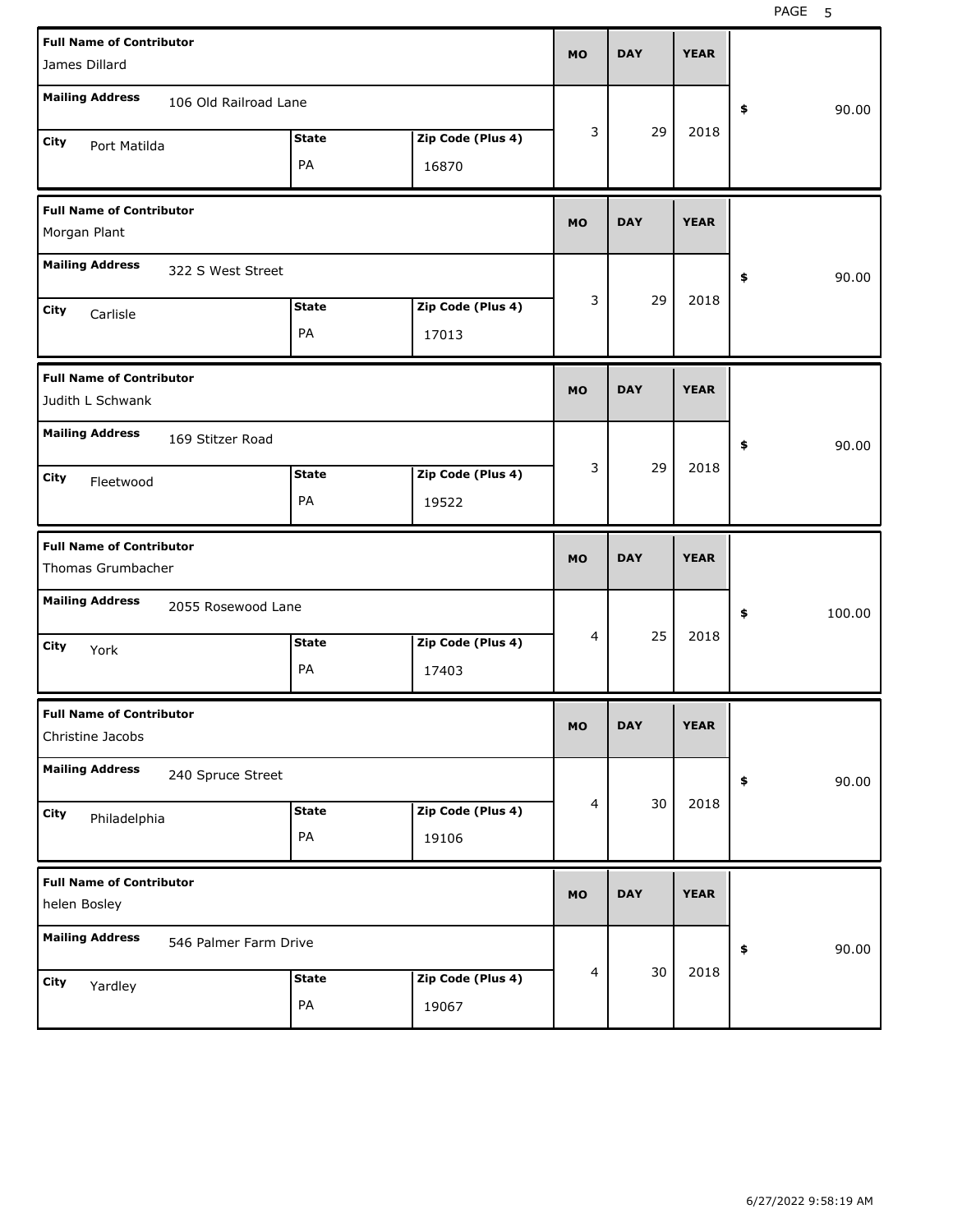| <b>Full Name of Contributor</b><br>James Dillard    |              |                   | <b>MO</b>      | <b>DAY</b> | <b>YEAR</b> |                   |
|-----------------------------------------------------|--------------|-------------------|----------------|------------|-------------|-------------------|
| <b>Mailing Address</b><br>106 Old Railroad lane     |              |                   |                |            |             | 90.00<br>\$       |
| City<br>Port Matilda                                | <b>State</b> | Zip Code (Plus 4) | 4              | 30         | 2018        |                   |
|                                                     | PA           | 16870             |                |            |             |                   |
| <b>Full Name of Contributor</b><br>Jessica Brittain |              |                   | <b>MO</b>      | <b>DAY</b> | <b>YEAR</b> |                   |
| <b>Mailing Address</b><br>6805 Old Berwick Road     |              |                   |                |            |             | \$<br>90.00       |
| City<br>Bloomsburg                                  | <b>State</b> | Zip Code (Plus 4) | $\overline{4}$ | 30         | 2018        |                   |
|                                                     | PA           | 17815             |                |            |             |                   |
| <b>Full Name of Contributor</b><br>Cynthia Chuang   |              |                   | <b>MO</b>      | <b>DAY</b> | <b>YEAR</b> |                   |
| <b>Mailing Address</b><br>340 E Chocolate Avenue    |              |                   |                |            |             | \$<br>240.00      |
| <b>City</b><br>Hershey                              | <b>State</b> | Zip Code (Plus 4) | $\overline{4}$ | 30         | 2018        |                   |
|                                                     | PA           | 17033             |                |            |             |                   |
|                                                     |              |                   |                |            |             | <b>PAGE TOTAL</b> |

**Enter Grand Total of Part A on Schedule I, Detailed Summary Page, Section 2.**

**\$** 1,570.00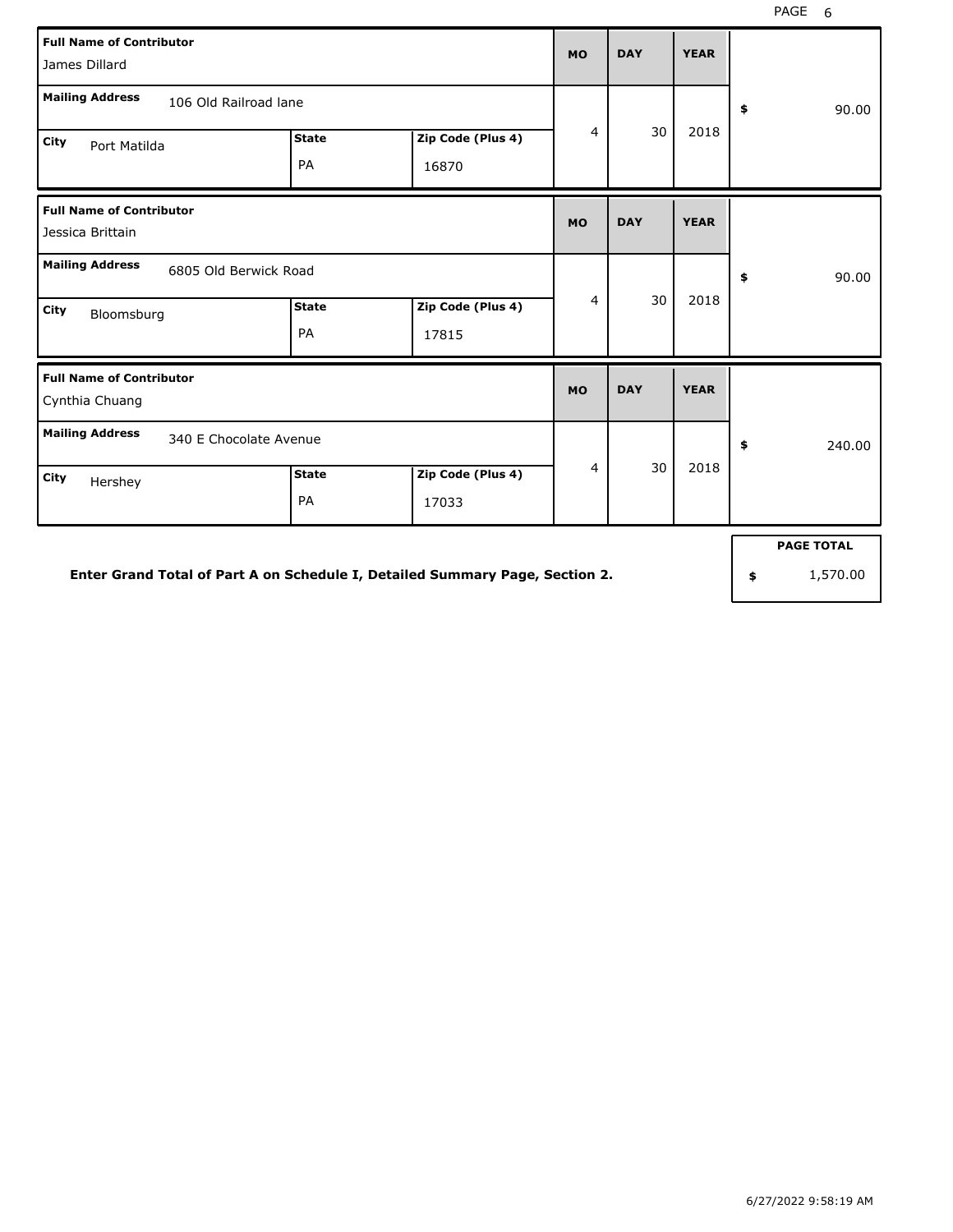# **PART C Contributions Received From Political Committees**

**OVER \$250.00**

 **Use this Part to itemize only contributions received from Political committees with an aggregate value from Over \$250.00 in the reporting period.**

| Name of Filing Committee or Candidate                                        |              | <b>Reporting Period</b> |           |             |             |                   |
|------------------------------------------------------------------------------|--------------|-------------------------|-----------|-------------|-------------|-------------------|
|                                                                              |              | From:                   |           |             | To:         |                   |
|                                                                              |              |                         |           | <b>DATE</b> |             | <b>AMOUNT</b>     |
| <b>Full Name of Contributing Committee</b>                                   |              |                         | <b>MO</b> | <b>DAY</b>  | <b>YEAR</b> |                   |
| <b>Mailing Address</b>                                                       |              |                         |           |             |             | \$<br>0.00        |
| City                                                                         | <b>State</b> | Zip Code (Plus 4)       |           |             |             |                   |
|                                                                              |              |                         |           |             |             | <b>PAGE TOTAL</b> |
| Enter Grand Total of Part C on Schedule I, Detailed Summary Page, Section 3. |              |                         |           |             |             | \$<br>0.00        |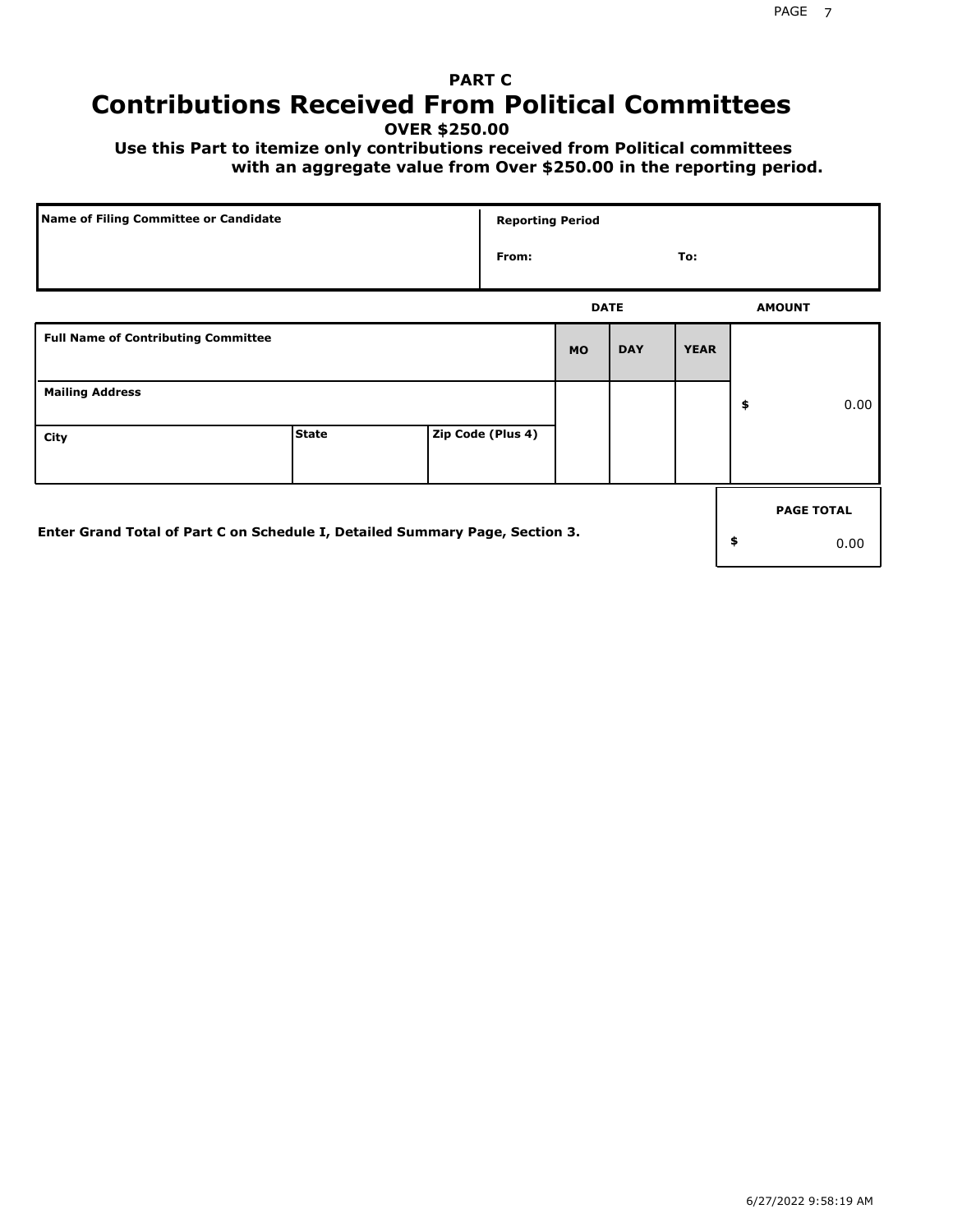# **PART D ALL OTHER CONTRIBUTIONS**

#### **OVER \$250.00**

#### **Use this Part to itemize all other contributions with an aggregate value of**

 **over \$250.00 in the reporting period.**

 **(Exclude contributions from political committees reported in Part C.)** 

| Name of Filing Committee or Candidate                                         |              |       |                   |              | <b>Reporting Period</b>      |                   |             |                   |  |  |
|-------------------------------------------------------------------------------|--------------|-------|-------------------|--------------|------------------------------|-------------------|-------------|-------------------|--|--|
| PLANNED PARENTHOOD PA INC                                                     |              |       |                   | From:        |                              | 3/27/2018 To:     |             | 4/30/2018         |  |  |
|                                                                               |              |       |                   |              |                              | <b>DATE</b>       |             | <b>AMOUNT</b>     |  |  |
| <b>Full Name of Contributor</b><br><b>Brian Baxter</b>                        |              |       |                   |              | <b>MO</b>                    | <b>DAY</b>        | <b>YEAR</b> |                   |  |  |
| <b>Mailing</b><br>800 Admirals Way #1181<br><b>Address</b>                    |              |       |                   |              |                              |                   |             | \$<br>1,990.00    |  |  |
| City<br>Philadelphia                                                          | <b>State</b> |       | Zip Code (Plus 4) |              | 3                            | 29                | 2018        |                   |  |  |
|                                                                               | PA<br>19146  |       |                   |              |                              |                   |             |                   |  |  |
| <b>Employer Name</b><br>Unknown                                               |              |       | <b>Occupation</b> |              | Unknown                      |                   |             |                   |  |  |
| <b>Employer Mailing Address/Principal Place of</b><br>City<br><b>Business</b> |              |       |                   | <b>State</b> |                              | Zip Code (Plus 4) |             |                   |  |  |
| Unknown                                                                       | Philadelphia |       |                   |              |                              | PA                |             | 19146             |  |  |
| <b>Full Name of Contributor</b><br>Susanne Wean                               |              |       | <b>MO</b>         | <b>DAY</b>   | <b>YEAR</b>                  |                   |             |                   |  |  |
| <b>Mailing</b><br>280 Millview Drive<br><b>Address</b>                        |              |       |                   |              |                              |                   |             | \$<br>300.00      |  |  |
| City<br>Pittsburgh                                                            | <b>State</b> |       | Zip Code (Plus 4) |              | 4                            | 26                | 2018        |                   |  |  |
|                                                                               | PA           | 15238 |                   |              |                              |                   |             |                   |  |  |
| <b>Employer Name</b><br>Unknown                                               |              |       |                   |              | <b>Occupation</b><br>Unknown |                   |             |                   |  |  |
| <b>Employer Mailing Address/Principal Place of</b><br><b>Business</b>         |              |       | City              |              | <b>State</b>                 |                   |             | Zip Code (Plus 4) |  |  |
| Unknown                                                                       |              |       | Pittsburgh        |              |                              | PA                |             | 15238             |  |  |
| <b>Full Name of Contributor</b>                                               |              |       |                   |              | <b>MO</b>                    | <b>DAY</b>        | <b>YEAR</b> |                   |  |  |
| Leone E.G. Schoenberg                                                         |              |       |                   |              |                              |                   |             |                   |  |  |
| <b>Mailing</b><br>1400 Waverly Road, Apt B227<br><b>Address</b>               |              |       |                   |              |                              |                   |             | \$<br>290.00      |  |  |
| City<br>Gladwyne                                                              | <b>State</b> |       | Zip Code (Plus 4) |              | 4                            | 30                | 2018        |                   |  |  |
|                                                                               | PA           | 19035 |                   |              |                              |                   |             |                   |  |  |
| <b>Employer Name</b><br>Unknown                                               |              |       | <b>Occupation</b> |              | Unknown                      |                   |             |                   |  |  |
| <b>Employer Mailing Address/Principal Place of</b><br><b>Business</b>         |              |       | <b>City</b>       |              |                              | <b>State</b>      |             | Zip Code (Plus 4) |  |  |
| Unknown                                                                       |              |       | Gladwyne          |              |                              | PA                |             | 19035             |  |  |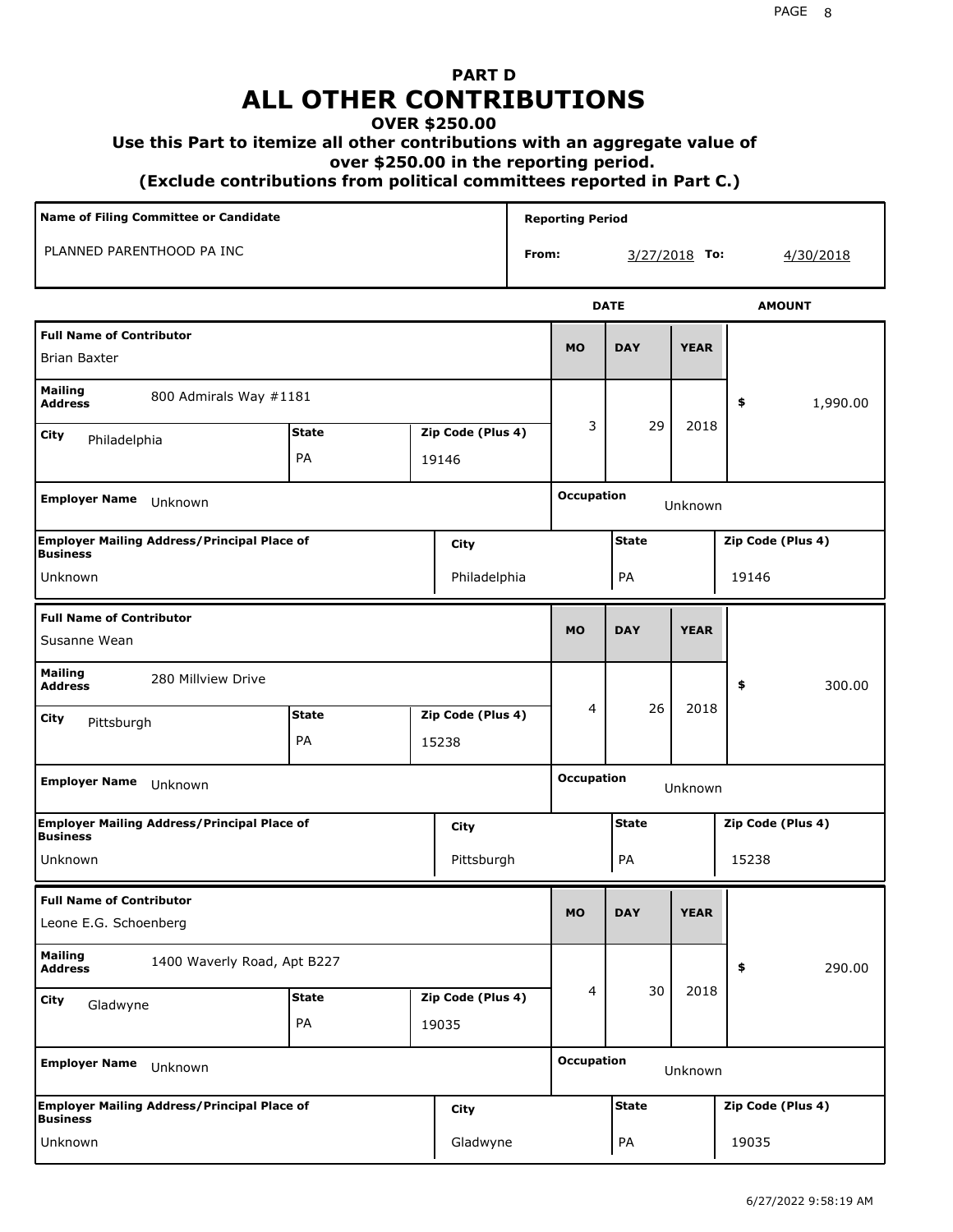| <b>Full Name of Contributor</b><br>Bynthia Jimenez                           |                    |  |                            | <b>MO</b> | <b>DAY</b>   | <b>YEAR</b> |                                     |
|------------------------------------------------------------------------------|--------------------|--|----------------------------|-----------|--------------|-------------|-------------------------------------|
| <b>Mailing</b><br>932 Franklin Street<br><b>Address</b>                      |                    |  |                            |           |              |             | 390.00<br>\$                        |
| City<br>Wyomissing                                                           | <b>State</b><br>PA |  | Zip Code (Plus 4)<br>19610 | 4         | 30           | 2018        |                                     |
| <b>Employer Name</b><br>Unknown                                              |                    |  | Occupation<br>Unknown      |           |              |             |                                     |
| <b>Employer Mailing Address/Principal Place of</b><br>Business               |                    |  | City                       |           | <b>State</b> |             | Zip Code (Plus 4)                   |
| Unknown                                                                      |                    |  | Wyomissing                 |           | PA           |             | 19610                               |
| Enter Grand Total of Part C on Schedule I, Detailed Summary Page, Section 3. |                    |  |                            |           |              |             | <b>PAGE TOTAL</b><br>\$<br>2,970.00 |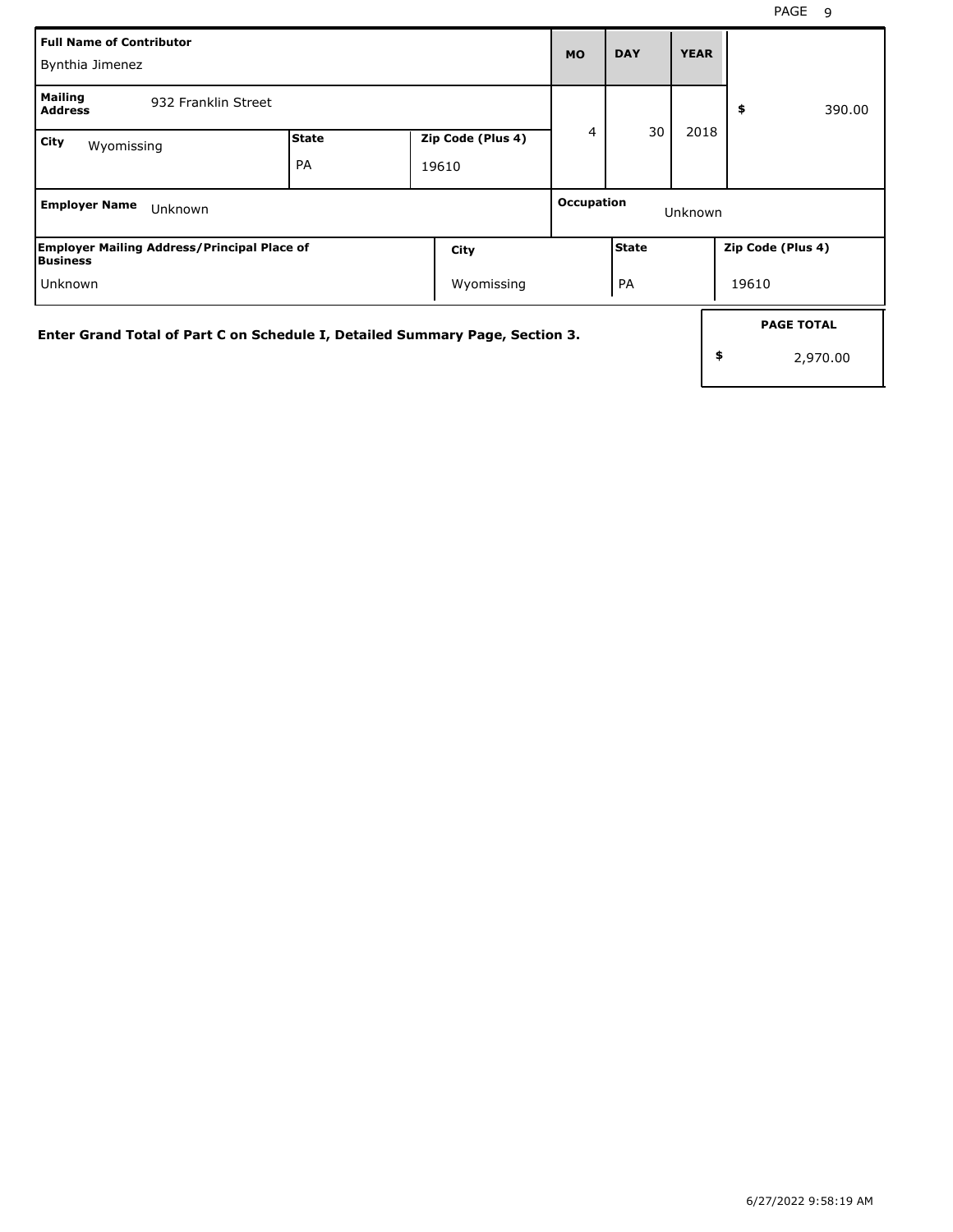## **PART E OTHER RECEIPTS**

#### **REFUNDS, INTEREST INCOME, RETURNED CHECKS, ETC.**

#### **Use this Part to report refunds received, interest earned, returned checks and**

## **prior expenditures that were returned to the filer.**

| Name of Filing Committee or Candidate                                        |              |                   |       | <b>Reporting Period</b> |             |             |                   |      |
|------------------------------------------------------------------------------|--------------|-------------------|-------|-------------------------|-------------|-------------|-------------------|------|
|                                                                              |              |                   | From: |                         |             | To:         |                   |      |
|                                                                              |              |                   |       |                         | <b>DATE</b> |             | <b>AMOUNT</b>     |      |
| <b>Full Name</b>                                                             |              |                   |       | <b>MO</b>               | <b>DAY</b>  | <b>YEAR</b> |                   |      |
| <b>Mailing Address</b>                                                       |              |                   |       |                         |             |             | \$                | 0.00 |
| City                                                                         | <b>State</b> | Zip Code (Plus 4) |       |                         |             |             |                   |      |
| <b>Receipt Description</b>                                                   |              |                   |       |                         |             |             |                   |      |
| Enter Grand Total of Part E on Schedule I, Detailed Summary Page, Section 4. |              |                   |       |                         |             |             | <b>PAGE TOTAL</b> |      |
|                                                                              |              |                   |       |                         |             |             | \$                | 0.00 |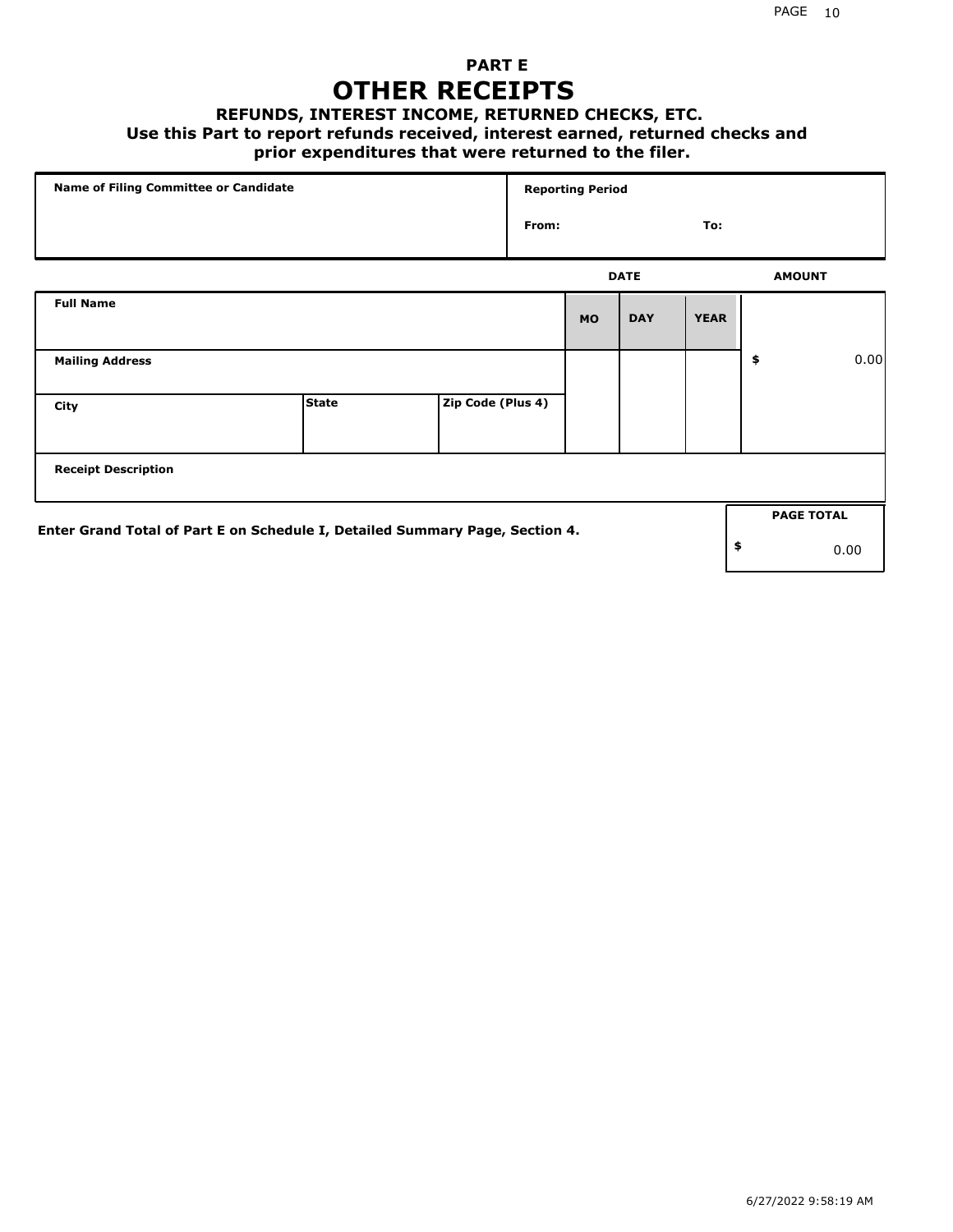### **SCHEDULE II IN-KIND CONTRIBUTIONS AND VALUABLE THINGS RECEIVED USE THIS SCHEDULE TO REPORT ALL IN-KIND CONTRIBUTIONS OF VALUABLE THINGS**

## **DURING THE REPORTING PERIOD.**

**Detailed Summary Page**

| <b>Name of Filing Committee or Candidate</b>                                                                                                                                | <b>Reporting Period</b> |                 |           |
|-----------------------------------------------------------------------------------------------------------------------------------------------------------------------------|-------------------------|-----------------|-----------|
| PLANNED PARENTHOOD PA INC                                                                                                                                                   | From:                   | $3/27/2018$ To: | 4/30/2018 |
| 1. UNITEMIZED IN-KIND CONTRIBUTIONS RECEIVED - VALUE OF \$50.00 OR LESS PER CONTRIBUTOR                                                                                     |                         |                 |           |
| <b>TOTAL for the Reporting Period</b>                                                                                                                                       | (1)                     | \$              | 0.00      |
| 2. IN-KIND CONTRIBUTIONS RECEIVED - VALUE OF \$50.01 TO \$250.00 (FROM PART F)                                                                                              |                         |                 |           |
| <b>TOTAL for the Reporting Period</b>                                                                                                                                       | (2)                     | \$              | 0.00      |
| 3. IN-KIND CONTRIBUTION RECIEVED - VALUE OVER \$250.00 (FROM PART G)                                                                                                        |                         |                 |           |
| <b>TOTAL for the Reporting Period</b>                                                                                                                                       | (3)                     | \$              | 0.00      |
| TOTAL VALUE OF IN-KIND CONTRIBUTIONS DURING THIS REPORTING PERIOD (Add and enter<br>amount totals from Boxes 1,2, and 3; also enter on Page 1, Reports Cover Page, Item F.) |                         | \$              | 0.00      |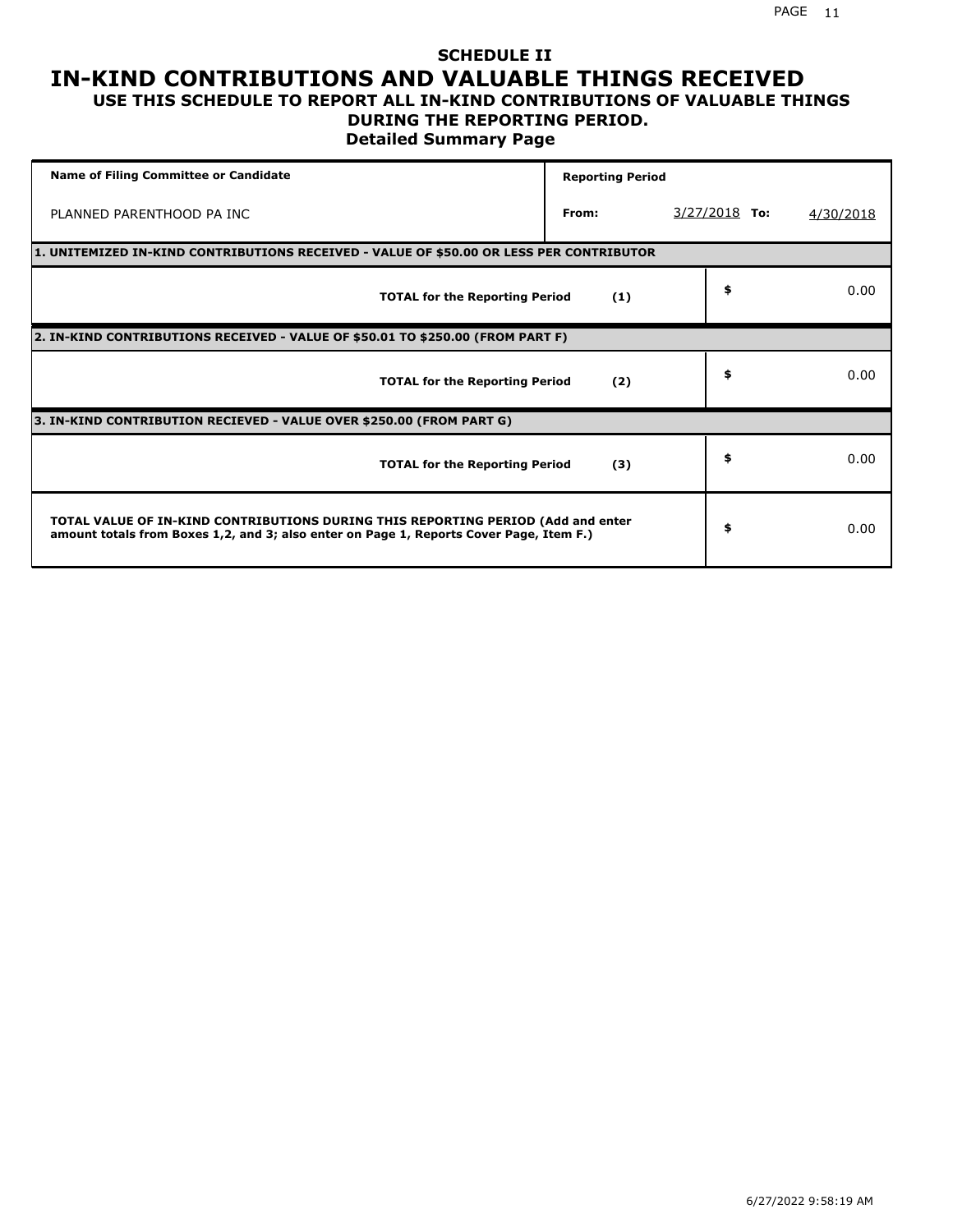## **SCHEDULE II PART F IN-KIND CONTRIBUTIONS RECEIVED**

## **VALUE OF \$50.01 TO \$250.00**

| Name of Filing Committee or Candidate                                                                  |              |                   | <b>Reporting Period</b> |             |             |               |                   |
|--------------------------------------------------------------------------------------------------------|--------------|-------------------|-------------------------|-------------|-------------|---------------|-------------------|
|                                                                                                        | From:        |                   |                         |             |             | To:           |                   |
|                                                                                                        |              |                   |                         | <b>DATE</b> |             | <b>AMOUNT</b> |                   |
| <b>Full Name of Contributor</b>                                                                        |              |                   | <b>MO</b>               | <b>DAY</b>  | <b>YEAR</b> |               |                   |
| <b>Mailing Address</b>                                                                                 |              |                   |                         |             |             | \$            | 0.00              |
| City                                                                                                   | <b>State</b> | Zip Code (Plus 4) |                         |             |             |               |                   |
| <b>Description of Contribution:</b>                                                                    |              |                   |                         |             |             |               |                   |
| Enter Grand Total of Part F on Schedule II, In-Kind Contributions Detailed Summary Page,<br>Section 2. |              |                   |                         |             |             |               | <b>PAGE TOTAL</b> |
|                                                                                                        |              |                   |                         |             | \$          |               | 0.00              |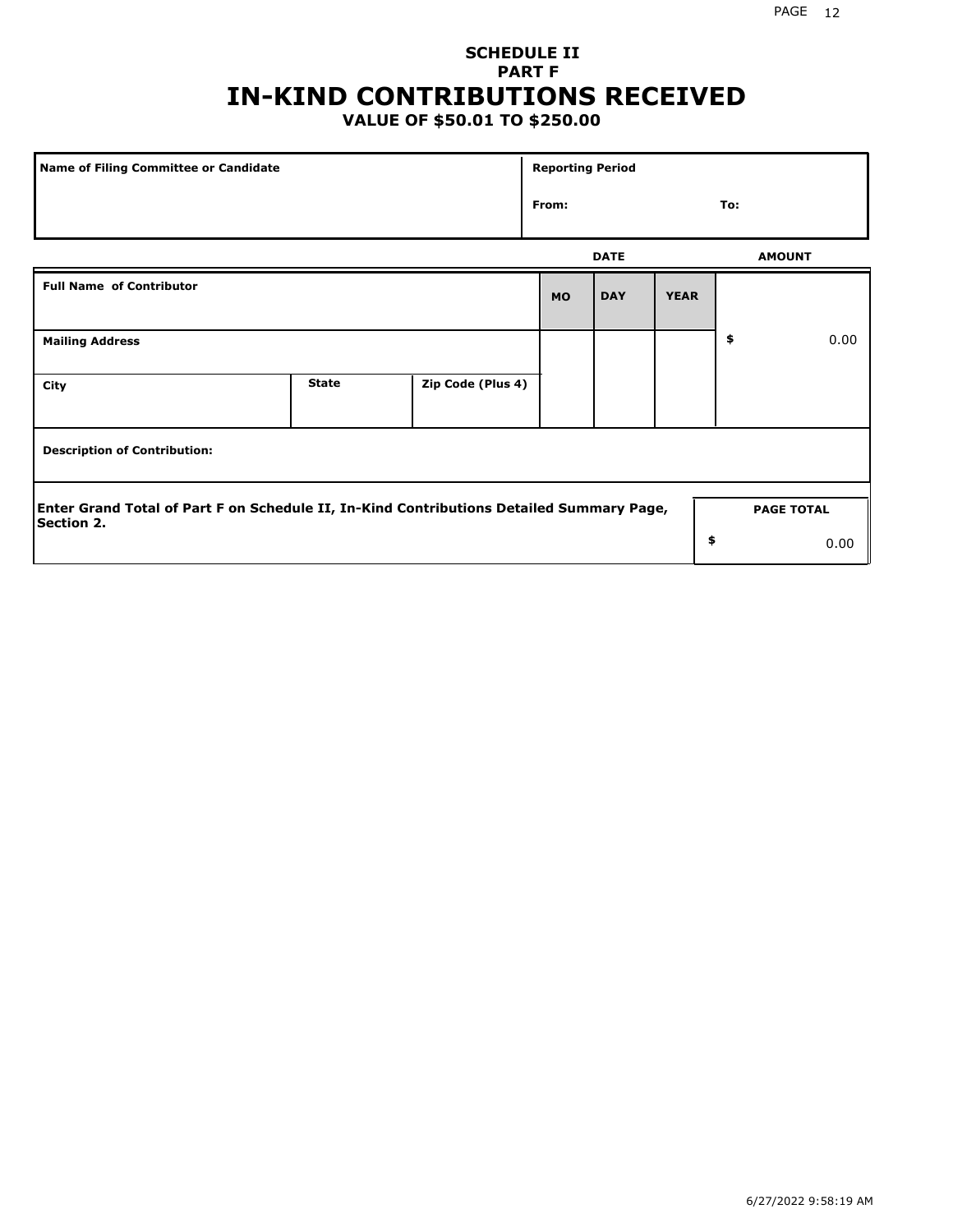### **SCHEDULE II PART G IN-KIND CONTRIBUTIONS RECEIVED VALUE OVER \$250.00**

| Name of Filing Committee or Candidate                                         |              |  |                  | <b>Reporting Period</b> |     |                                                            |             |             |    |               |
|-------------------------------------------------------------------------------|--------------|--|------------------|-------------------------|-----|------------------------------------------------------------|-------------|-------------|----|---------------|
|                                                                               |              |  |                  | From:                   | To: |                                                            |             |             |    |               |
|                                                                               |              |  |                  |                         |     |                                                            | <b>DATE</b> |             |    | <b>AMOUNT</b> |
| <b>Full Name of Contributor</b>                                               |              |  |                  |                         |     | <b>MO</b>                                                  | <b>DAY</b>  | <b>YEAR</b> |    |               |
| <b>Mailing Address</b>                                                        |              |  |                  |                         |     |                                                            |             |             | \$ | 0.00          |
| City                                                                          | <b>State</b> |  | Zip Code(Plus 4) |                         |     |                                                            |             |             |    |               |
| <b>Employer of Contributor</b>                                                |              |  |                  | <b>Occupation</b>       |     |                                                            |             |             |    |               |
| <b>Employer Mailing Address/Principal Place of</b><br>City<br><b>Business</b> |              |  | <b>State</b>     | 4)                      |     | <b>Zip Code(Plus</b><br><b>Description of Contribution</b> |             |             |    |               |

| <b>Enter Grand Total of Part G on Schedule II, In-Kind Contributions Detailed</b> |  | <b>PAGE TOTAL</b> |
|-----------------------------------------------------------------------------------|--|-------------------|
| Summary Page, Section 3.                                                          |  | 0.00              |
|                                                                                   |  |                   |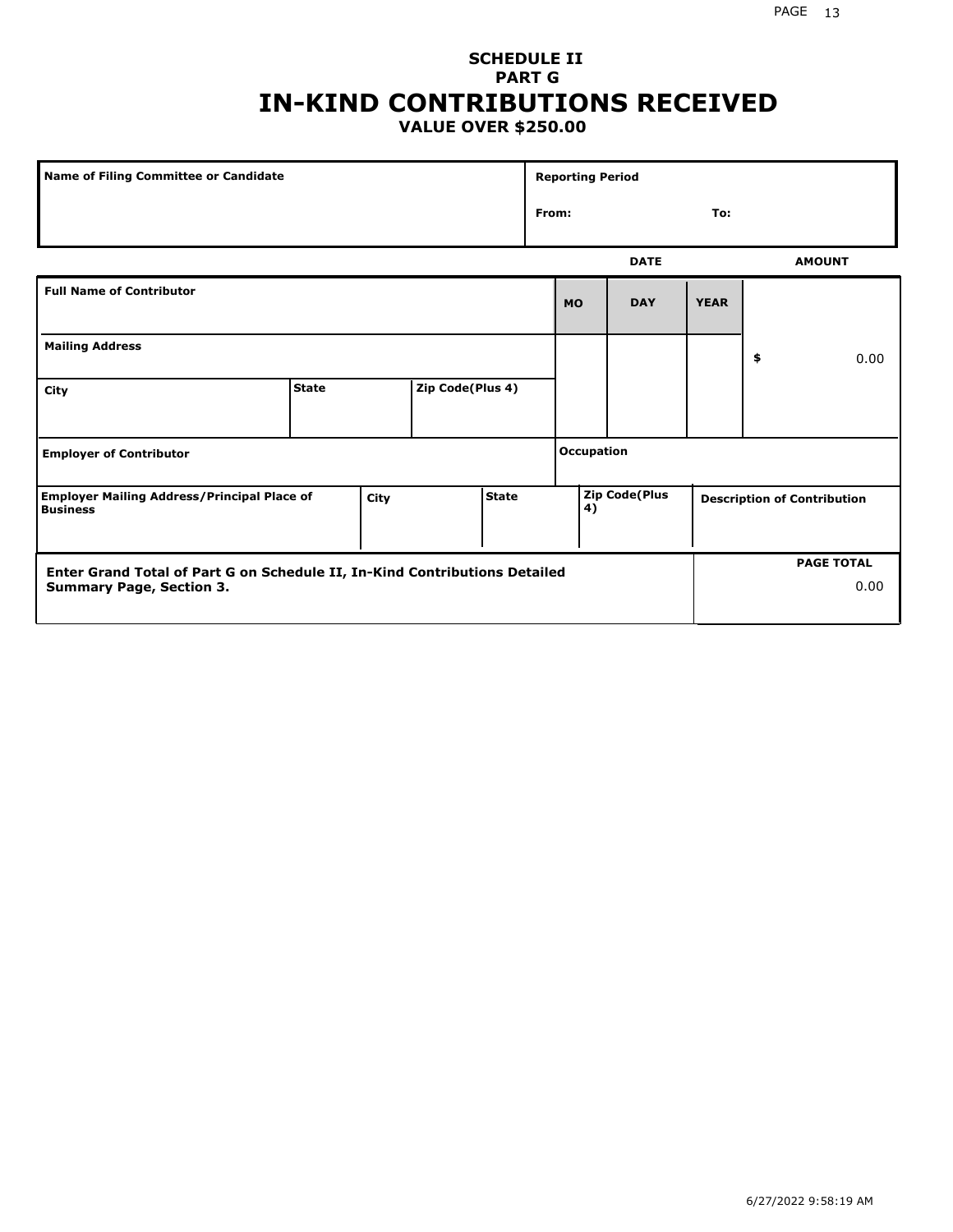# **SCHEDULE III STATEMENT OF EXPENDITURES**

| Name of Filing Committee or Candidate                  |                                                  |                            | <b>Reporting Period</b>                                      |                                               |                                                                |     |           |  |  |
|--------------------------------------------------------|--------------------------------------------------|----------------------------|--------------------------------------------------------------|-----------------------------------------------|----------------------------------------------------------------|-----|-----------|--|--|
| PLANNED PARENTHOOD PA INC                              |                                                  |                            | From                                                         |                                               | 3/27/2018                                                      | To: | 4/30/2018 |  |  |
|                                                        |                                                  | <b>AMOUNT</b>              |                                                              |                                               |                                                                |     |           |  |  |
| <b>To Whom Paid</b><br>Planned Parenthood PA Advocates |                                                  |                            |                                                              | <b>DAY</b>                                    | <b>YEAR</b>                                                    |     |           |  |  |
| <b>Mailing Address</b><br>1514 N 2nd Street            |                                                  |                            | 4                                                            | 26                                            | 2018                                                           | \$  | 60.00     |  |  |
| City<br>Harrisburg                                     | <b>State</b><br>PA                               | Zip Code (Plus 4)<br>17102 | <b>Description of Expenditure</b><br>PAC portion of CC chgs  |                                               |                                                                |     |           |  |  |
| <b>To Whom Paid</b><br>Planned Parenthood PA Advocates | <b>MO</b>                                        | <b>DAY</b>                 | <b>YEAR</b>                                                  |                                               |                                                                |     |           |  |  |
| <b>Mailing Address</b><br>1514 N 2nd Street            |                                                  |                            |                                                              | 4                                             | 2018                                                           | \$  | 1,145.07  |  |  |
| City<br>Harrisburg                                     | <b>State</b><br>PA                               | Zip Code (Plus 4)<br>17102 | <b>Description of Expenditure</b><br>March salary allocation |                                               |                                                                |     |           |  |  |
| <b>To Whom Paid</b><br>Planned Parenthood PA Advocates |                                                  |                            |                                                              | <b>DAY</b>                                    | <b>YEAR</b>                                                    |     |           |  |  |
| <b>Mailing Address</b><br>1514 N 2nd Street            |                                                  |                            | 4                                                            | 3                                             | 2018                                                           | \$  | 133.53    |  |  |
| City<br>Harrisburg                                     | Zip Code (Plus 4)<br><b>State</b><br>PA<br>17102 |                            |                                                              |                                               | <b>Description of Expenditure</b><br>monthly office allocation |     |           |  |  |
| <b>To Whom Paid</b><br>Planned Parenthood PA Advocates |                                                  |                            |                                                              | <b>DAY</b>                                    | <b>YEAR</b>                                                    |     |           |  |  |
| <b>Mailing Address</b><br>1514 N 2nd Street            |                                                  |                            |                                                              | 3                                             | 2018                                                           | \$  | 1,050.63  |  |  |
| City<br>Harrisburg                                     | <b>State</b><br>PA                               | Zip Code (Plus 4)<br>17102 | <b>Description of Expenditure</b><br>march salary allocation |                                               |                                                                |     |           |  |  |
| <b>To Whom Paid</b><br>Friends of Mary Jo Daley        |                                                  |                            | <b>MO</b>                                                    | <b>DAY</b>                                    | <b>YEAR</b>                                                    |     |           |  |  |
| <b>Mailing Address</b><br>PO Box 752                   |                                                  |                            | 4                                                            | 24                                            | 2018                                                           | \$  | 500.00    |  |  |
| City<br>Conshohocken                                   | <b>State</b><br>PA                               | Zip Code (Plus 4)<br>19428 |                                                              | <b>Description of Expenditure</b><br>Donation |                                                                |     |           |  |  |